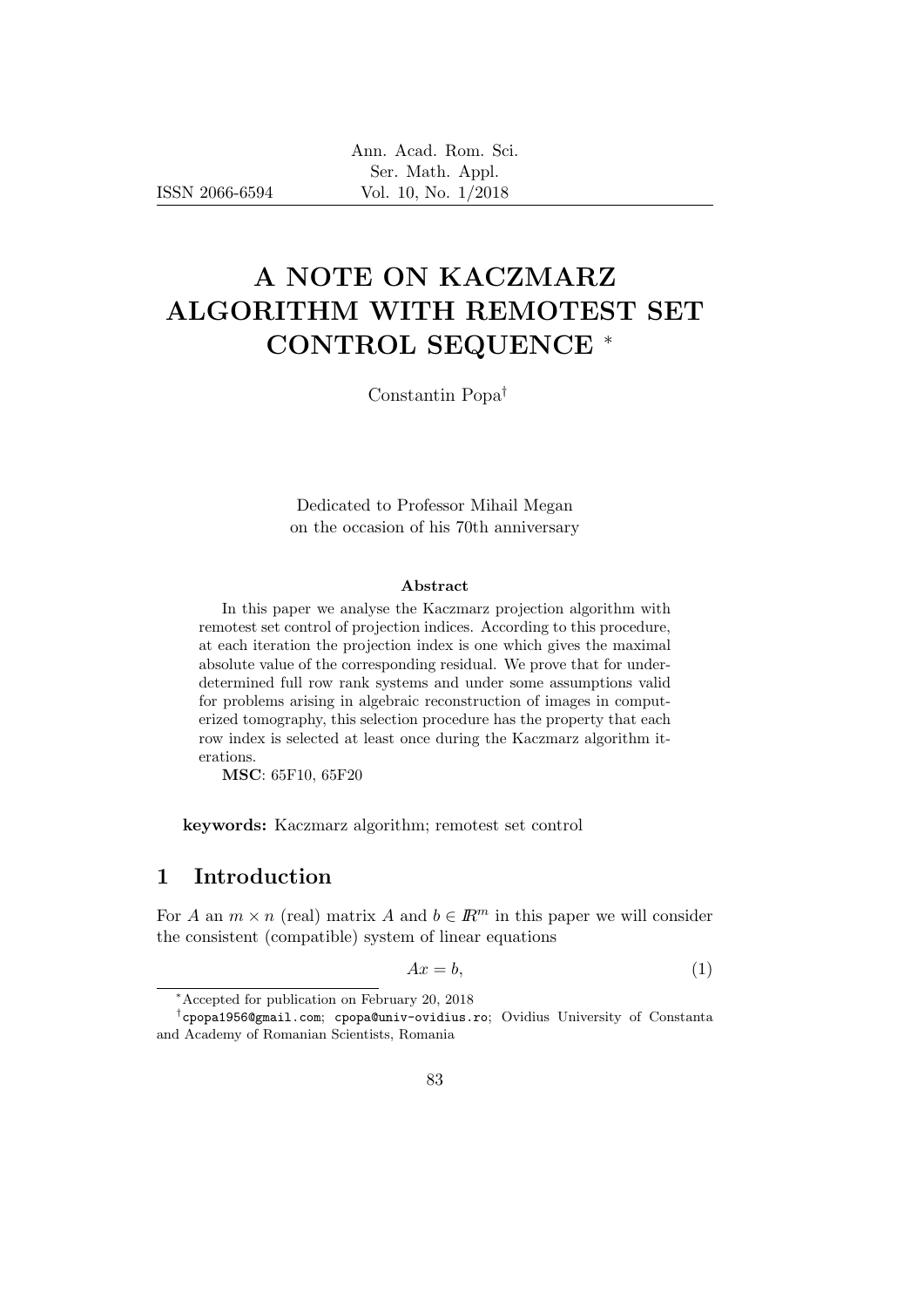and denote by  $S(A; b)$  the set of its solutions and by  $x_{LS}$  the minimal (Euclidean) norm one. We will use the notations  $A^T, A_i, A^j, \mathcal{R}(A), \mathcal{N}(A),$  $rank(A)$ , and  $P_V$  for the transpose, *i*-th row, *j*-th column, range and null space of A, the rank of A, and the projection onto a nonempty closed convex set  $V$ , respectively. We know that

$$
\mathcal{R}(A^T) = span\{A_1, A_2, \dots, A_m\}, \ x_{LS} \in \mathcal{R}(A^T).
$$

Also  $\langle \cdot, \cdot \rangle$  and  $\|\cdot\|$  will denote the Euclidean scalar product and norm and all the vectors appearing in the paper will be considered as column vectors. If  $H_i = \{x \in \mathbb{R}^n, \langle x, A_i \rangle = b_i\}$  is the hyperplane determined by the *i*-th equation of the system (1) we have

$$
P_{H_i}(x) = x - \frac{\langle x, A_i \rangle - b_i}{\|A_i\|^2} A_i.
$$
 (2)

The Kaczmarz algorithm with single projection (for short Kaczmarz) is the following.

### Algorithm Kaczmarz

*Initialization:*  $x^0 \in \mathbb{R}^n$ 

*Iterative step:* for  $k = 0, 1, \ldots$  select  $i_k \in \{1, 2, \ldots, m\}$  and compute  $x^{k+1}$  as

$$
x^{k+1} = x^k - \frac{\langle x^k, A_{i_k} \rangle - b_{i_k}}{\| A_{i_k} \|^2} A_{i_k}.
$$
 (3)

For an almost complete overview on the selection procedures in Kaczmarz algorithm see [2], [3] (section 5.1), [5], [4] and references therein. But, an important problem when considering a selection procedure seems to be the following: "sooner or latter" during the iterations each (row) projection index i<sub>k</sub> must appear. This was clearly formulated in [4] as follows (N will denote the set of natural numbers  $\{0, 1, 2, \ldots, \}$ .

**Definition 1** Given a monotonically increasing sequence  $\{\tau_k\}_{k=0}^{\infty} \subset N$ , a mapping  $i : \mathbb{N} \to \{1, 2, ..., m\}$  is called a control with respect to the sequence  $\{\tau_k\}_{k=0}^{\infty}$  if it defines a sequence  $\{i(t)\}_{t=0}^{\infty}$ , such that for all  $k \geq 0$ ,

$$
\{1,2,\ldots,m\} \subseteq \{i(\tau_k),i(\tau_k+1),\ldots,i(\tau_{k+1}-1)\}.
$$

The set  $\tau_k, \tau_k + 1, \ldots, \tau_{k+1} - 1$  is called the k-th window (with respect to the given sequence  ${\{\tau_k\}}_{k=0}^{\infty}$  and  $C_k = \tau_{k+1} - \tau_k$  its length. If the sequence of lengths  $(C_k)_{k\geq 0}$  is bounded the control  $\{i(t)\}_{t=0}^{\infty}$  itself is called bounded. If the sequence of lengths  $(C_k)_{k\geq 0}$  is unbounded the control  $\{i(t)\}_{t=0}^{\infty}$  itself is called an expanding control.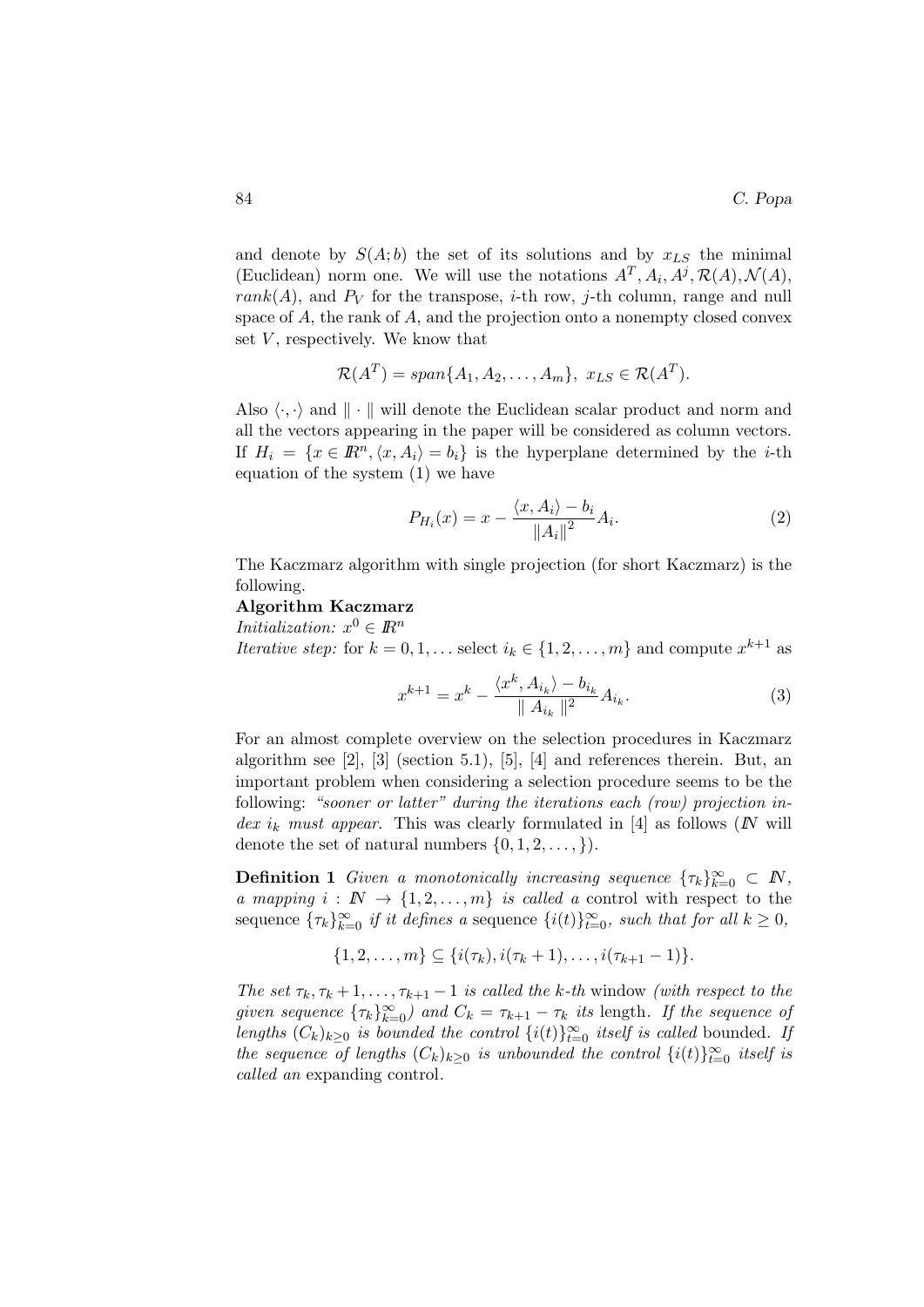#### Kaczmarz algorithm 85

In the same paper [4] there are defined different types of bounded and expanding control sequences. But, there are also other types of control sequences which are not included in the above definition. Two well-known such examples are the random control and remotest set control (called in the present paper Maximal Residual control (MR, for short).

• Maximal Residual control: Select  $i_k \in \{1, 2, ..., m\}$  such that

$$
|\langle A_{i_k}, x^{k-1} \rangle - b_{i_k}| = \max_{1 \le i \le m} |\langle A_i, x^{k-1} \rangle - b_i|.
$$

• Random control: Let the set  $\Delta_m \subset \mathbb{R}^m$  be defined by

$$
\Delta_m = \{ x \in \mathbb{R}^m, x \ge 0, \sum_{i=1}^m x_i = 1 \},\
$$

define the discrete probability distribution

$$
p \in \Delta_m, \ p_i = \frac{\|A_i\|^2}{\|A\|_F^2}, \ i = 1, \dots, m,
$$
 (4)

and select  $i_k \in \{1, 2, \ldots, m\}$ 

$$
i_k \sim p. \tag{5}
$$

At least related to author's knowledge, there are no results saying that the above two control sequences satisfy the previously mentioned property, i.e. "sooner or latter" during the iterations of Kaczmarz algorithm (3) with that specific choice of the control sequence, each (row) projection index  $i_k$  must appear. More clear, we formulate this property as follows: " Determine appropriate assumptions on (1) such that

$$
\forall i \in \{1, 2, \dots, m\}, \exists k \ge 0, \text{ with } i_k = i. \tag{6}
$$

In the rest of the paper we will analyse this property for the Kaczmarz algorithm with Maximal Residual control sequence (MRK, for short) and show that it exists a case in which the property (6) can be theoretically proved.

# 2 Algorithm MRK

We consider in this section Kaczmarz algorithm (3) in which the Maximal Residual control procedure is used for selecting the projection indices at each iteration (caled MRK algorithm).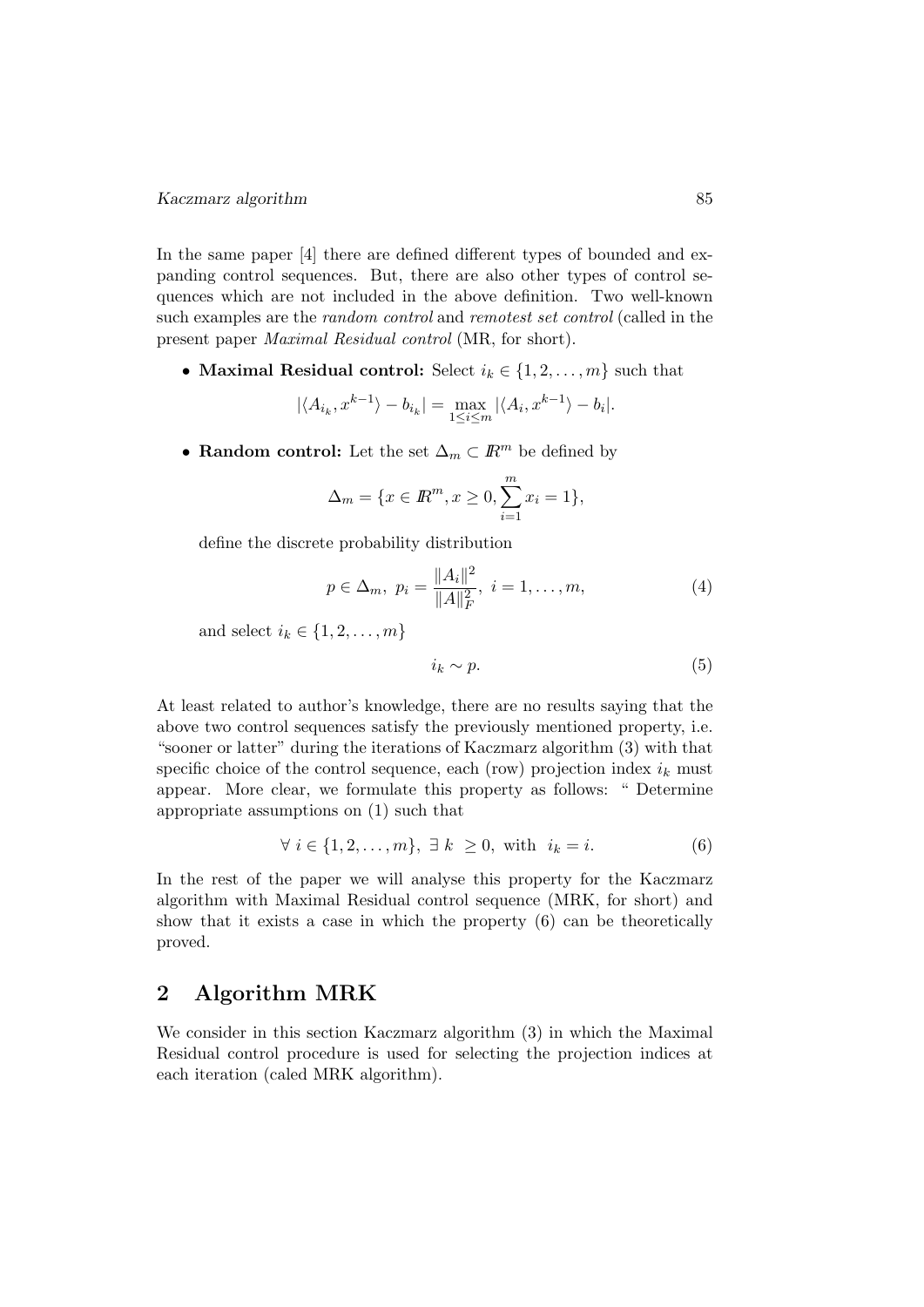## Algorithm MRK

*Initialization.*  $x^0 \in \mathbb{R}^n$ ;

Iterative step. Select  $i_k \in \{1, \ldots, m\}$  such that

$$
|r_{i_k}| = \max_{1 \le i \le m} |r_i|, \text{ where } r = Ax^k - b \in \mathbb{R}^m,
$$

and perform the projection

$$
x^{k+1}=P_{H_{i_k}}(x^k),\ \forall\ k\geq 0.
$$

The following result gives us a sufficient condition such that the property (6) holds.

**Proposition 1** Let  $m \leq n$  and suppose that

$$
rank(A) = m,\t\t(7)
$$

and

$$
P_{\mathcal{R}(A^T)}(x^0) - x_{LS} = \sum_{i=1}^m \gamma_i A_i.
$$

If

$$
\gamma_i \neq 0, \ \forall \ i = 1, \dots, m,\tag{8}
$$

then (6) is true for the MRK algorithm.

**Proof.** Suppose that (6) is not satified and let  $i_0 \in \{1, 2, ..., m\}$  be such that  $i_k \neq i_0$ , for all  $k \geq 0$ . Then, (2) yields that

$$
x^{k} = x^{0} + \sum_{1 \leq i \leq m; i \neq i_{0}} \alpha_{i}^{k} A_{i},
$$

with  $\alpha_i^k \in \mathbb{R}$ , hence

$$
x^{k} \in x^{0} + \text{span}(A_{i}, i = 1, ..., m, i \neq i_{0}).
$$
\n(9)

In [1] the author proved that for consistent systems as  $(1)$  (which holds in our case because of the assumption (7)) the sequence  $(x^k)_{k\geq 0}$  generated with the MRK algorithm converges and

$$
\lim_{k \to \infty} x^k = P_{\mathcal{N}(A)}(x^0) + x_{LS}.\tag{10}
$$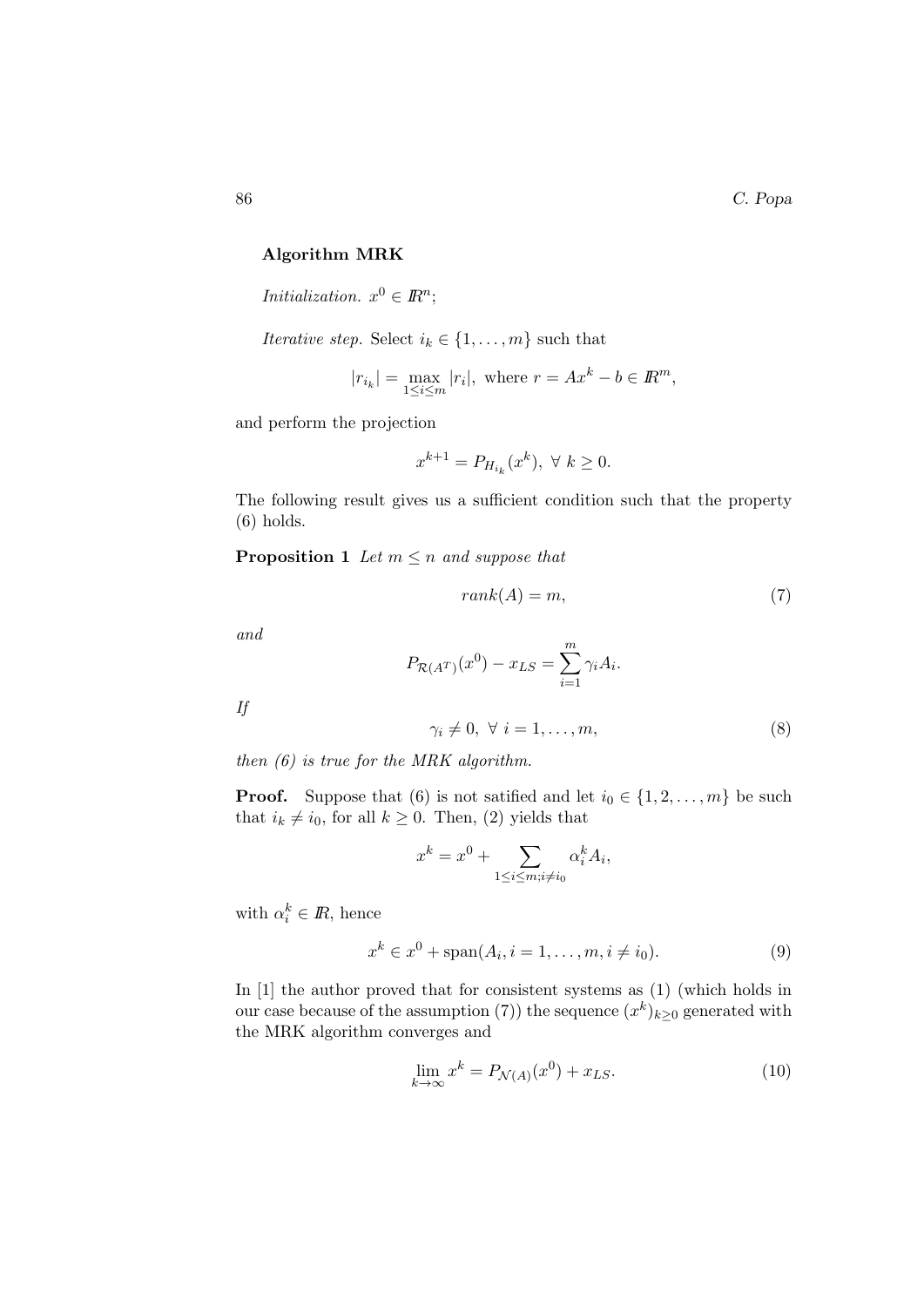Since the set  $x^0$  + span $(A_i, i = 1, ..., m, i \neq i_0)$  is closed, from (9)) it results that the limit vector in (10)) belongs to the same set, thus

$$
P_{\mathcal{N}(A)}(x^0) + x_{LS} - x^0 = x_{LS} - P_{\mathcal{R}(A^T)}(x^0) \in \text{span}(A_i, i = 1, ..., m, i \neq i_0).
$$

This contradicts the hypothesis  $(8)$  and completes the proof.

Regarding the possibility to fulfil the hypothesis (8), we give the following result.

## Proposition 2 Let

$$
x^0 = \sum_{i=1}^m \beta_i A_i \in \mathcal{R}(A^T)
$$

and suppose that

$$
A_i \neq 0, \ A_{ij} \geq 0, \ \forall \ i, j \ \text{and} \ \parallel x_{LS} \parallel \leq M,
$$
 (11)

for some  $M \geq 0$ . If the scalars  $\beta_i$  satisfy

$$
\beta_i > \frac{M}{M_i}, \ M_i = \max_{1 \le j \le n} A_{ij} > 0, \ \forall \ i = 1, ..., m,
$$
 (12)

then

$$
P_{\mathcal{R}(A^T)}(x^0) - x_{LS} = x^0 - x_{LS} = \sum_{i=1}^m \gamma_i A_i, \text{ with } \gamma_i > 0, \ \forall \ i = 1, ..., m. \tag{13}
$$

Proof. Let

$$
x_{LS} = (x_1, \dots, x_n)^T = \sum_{i=1}^m \alpha_i A_i.
$$
 (14)

We distinguish the following two cases.

**Case 1.** Let  $i_0 \in \{1, \ldots, m\}$  be an index such that in (14)  $\alpha_{i_0} \leq 0$ . Then, if we take  $\beta_{i_0} > 0$  for the corresponding  $\gamma_{i_0}$  in (13) we obtain  $\gamma_{i_0} > 0$ , which fits into our conclusion.

Case 2. According to Case 1 we may suppose that in (14) we have

$$
\alpha_i > 0, \ \forall \ i = 1, \dots, m.
$$

From (14) we get

$$
0 \le x_j = \sum_{i=1}^m \alpha_i A_{ij}, \forall j = 1, \dots, n,
$$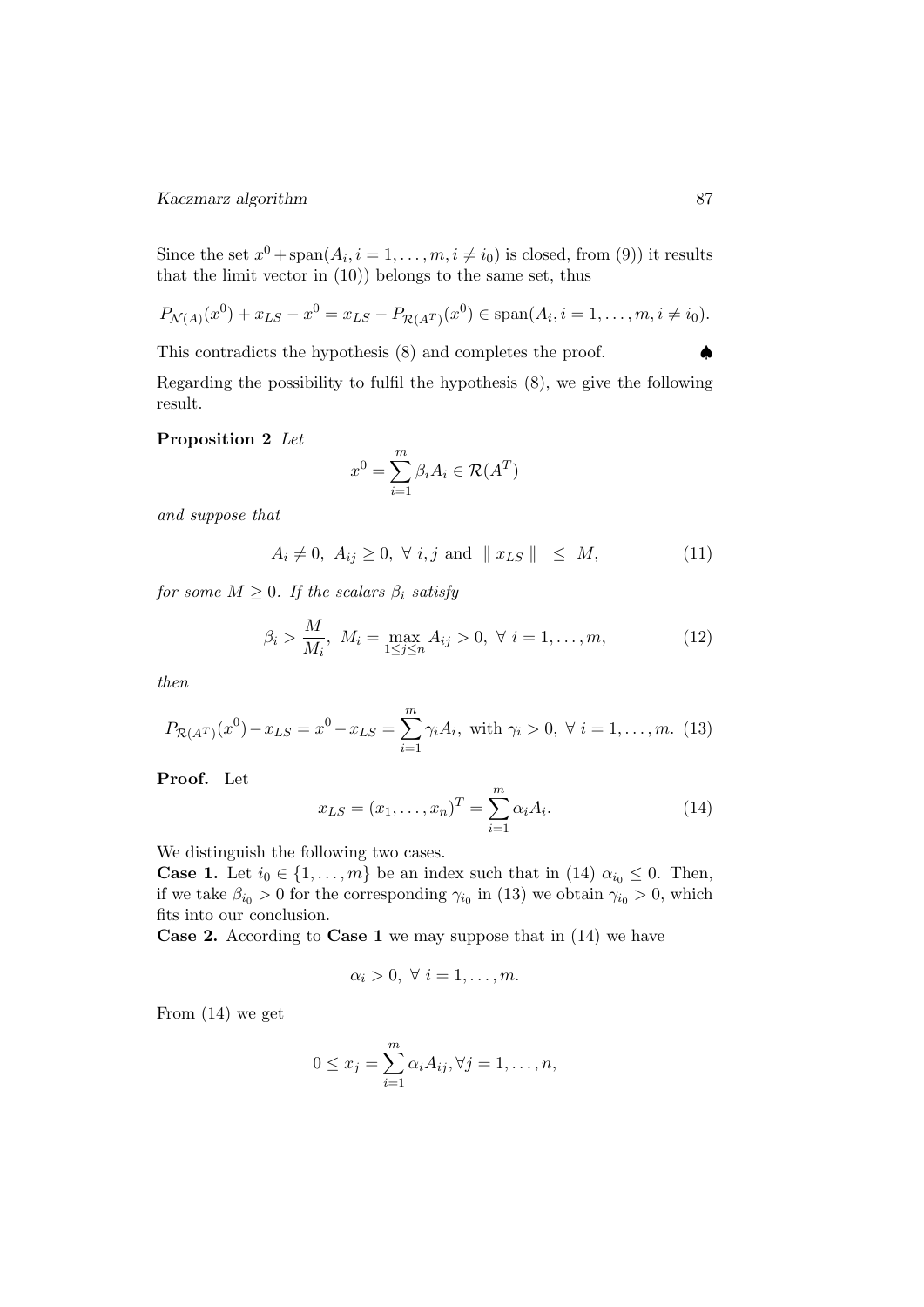which gives us

$$
x_j = |x_j| \le \sqrt{\sum_{q=1}^n x_q^2} = ||x_{LS}|| \le M, \ \forall \ j = 1, ..., n,
$$

and therefore

$$
0 \le \sum_{i=1}^{m} \alpha_i A_{ij} \le M, \ \forall \ j = 1, \dots, n. \tag{15}
$$

If  $i \in \{1, \ldots, m\}$  is arbitrary fixed, from (15) we obtain

$$
0 \le \alpha_i A_{ij} \le M, \ \forall \ j = 1, \dots, n. \tag{16}
$$

Again because of our assumptions (11) it results that it exists at least one index j such that  $A_{ij} > 0$ , which tell us that

$$
M_i = \max_{1 \le j \le n} A_{ij} > 0. \tag{17}
$$

From (15) - (16) we obtain that the coefficients  $\alpha_i$  from (14) should satisfy

$$
\alpha_i \le \frac{M}{M_i}, \ \forall \ i = 1, \dots, m
$$

with  $M_i$  defined in (17). Hence, in order to get the conclusion (13) we must take  $\beta_i$  as in (12) and the proof is complete.  $\blacklozenge$ 

Remark 1 If A is a scanning matrix from ART in CT, the second assumption in  $(11)$  is satisfied. The first assumption is usually imposed for projection-based iterative methods. Anyway, it is not a restrictive condition because any zero row from A can be eliminated from the begining without changing the solution set of  $(1)$ . The third assumption is also connected with the ART; indeed we usually have information about the components of the solutions  $z = (z_1, \ldots, z_n)^T \in S(A; b)$  of the form  $0 \le z_j \le C, \forall j = 1, \ldots, n$ . This gives us

$$
|| x_{LS} || \le || z || = \sqrt{\sum_{j=1}^{n} z_j^2} \le \sqrt{n}C.
$$

**Remark 2** In the case of **random control** (4) - (5), the sequence  $(x^k)_{k\geq 0}$ generated by the corresponding Kaczmarz iteration (3) starts with  $x^0 = 0$ and has the property (see e.g. [6],  $[7]$ )

$$
\lim_{k \to \infty} x^k = x_{LS}.
$$